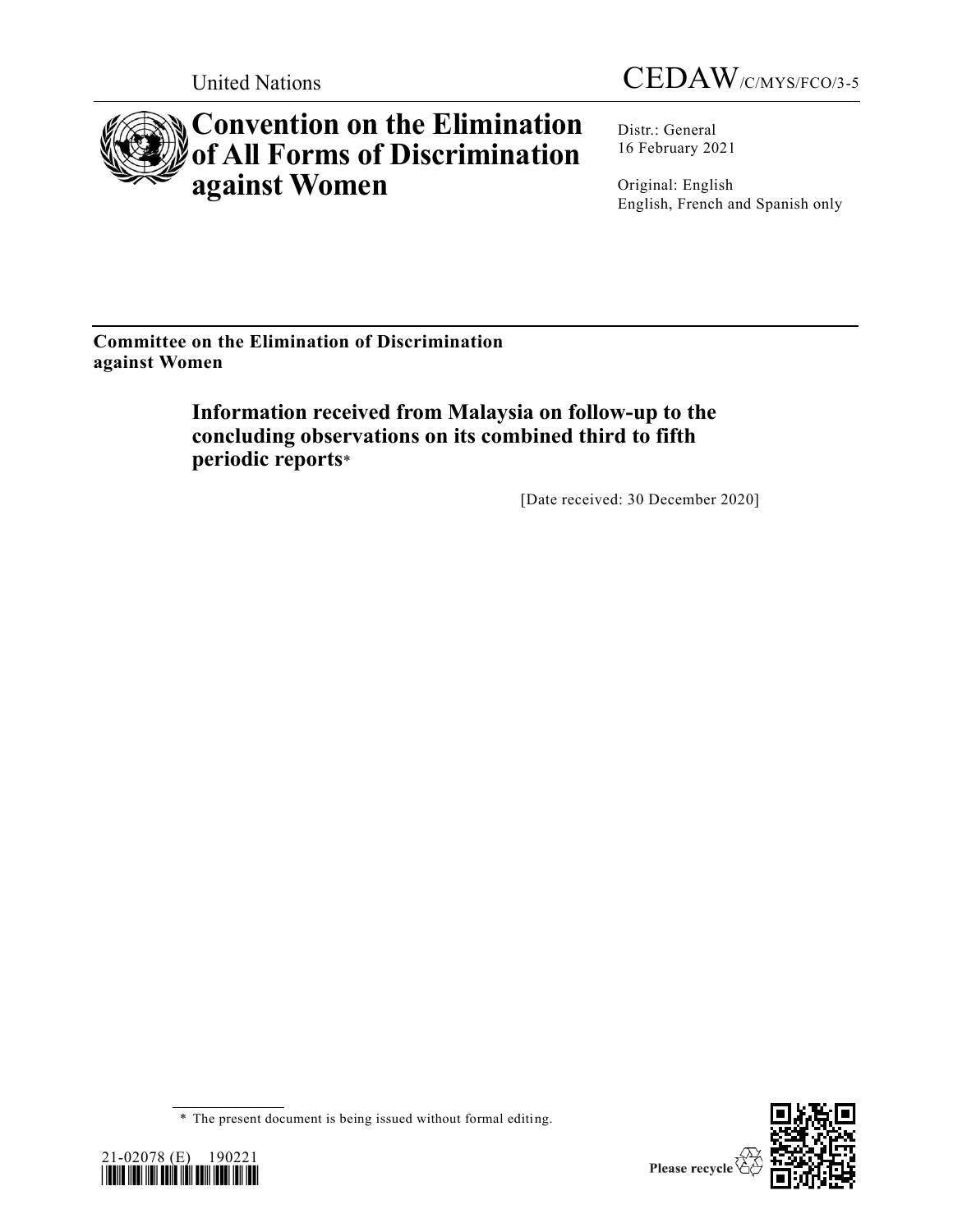## **I. Introduction**

1. During the 69th Session of the CEDAW Committee on 20 February 2018, Malaysia appeared before the United Nations (UN) Committee on the Elimination of Discrimination against Women for the review of its combined third to fifth periodic reports on the Convention on the Elimination of All Forms of Discrimination against Women (CEDAW).

2. The Committee, in its Concluding Observations on the combined third to fifth periodic reports of Malaysia [\(CEDAW/C/MYS/CO/3-5\)](https://undocs.org/en/CEDAW/C/MYS/CO/3-5) dated 14 March 2018, requested Malaysia to provide, within two years, written information on the steps taken to implement the recommendations contained in paragraphs 12 (b) (constitutional and legislative framework), 22 (b) (female genital mutilation), 46 (b) (refugee and asylum-seeking women) and 54 (a) (marriage and family relations).

## **II. Specific issues**

### **Gender equality**

3. In response to paragraph 12 (b), a Special Project Team (SPT) on Gender Equality Bill has been formed under the purview of the Ministry of Women, Family and Community Development (MWFCD), comprising experts in gender equality from government agencies, academia and non-governmental organisations (NGOs) as well as individual experts who had been engaged to assist the Government in drafting a gender equality bill. Among matters deliberated and considered by the experts include the necessity to institutionalise a clear definition of discrimination in a direct or indirect form; as well as rights and responsibilities to provide equal access to opportunity, resources and ensure equal benefits to all. These considerations are also part of the recommendations by the gender mainstreaming project entitled Strengthening and Enhancing the Inclusiveness of Women Towards an Equitable Society in the 11th Malaysia Plan (2016–2020) cooperatively done by MWFCD and United Nations Development Programme. Based on series of consultation conducted with relevant stakeholders including Members of Parliament and local councillors to ensure inclusive participation from all level of society, a policy decision was made for another SPT on Sexual Harassment to be established with a view to improve legislation on sexual harassment. The Government views that sexual harassment is a form of gender-based discrimination and that focusing on this specific area would provide a practical foundation for drafting a gender equality bill later. Efforts to enhance the laws governing both sexual harassment and gender equality will take into consideration the relevant issues pertaining to discrimination against women as enumerated in Article 1 of the Convention and Target 5.1 of the Sustainable Development Goals (SDGs) and shall be consistent with the Federal Constitution of Malaysia. MWFCD plans to submit the proposal for an improved legislation on sexual harassment for Cabinet's approval after mid-2021, followed by tabling in the Parliament before end of 2021. Thereafter, the drafting of the Gender Equality Bill is expected to resume.

4. While the progress on these two legislations take place, existing legislative framework is also reassessed in view of addressing gender inequality. For example, the Employment Act 1955 [*Act 265*] is currently under review by the Ministry of Human Resources to ensure its relevance to the current and future needs in the workforce. One of the major improvements is to incorporate a new section on prohibition of discrimination which takes into account gender-based discrimination to ensure improvisation of employee protection and benefits.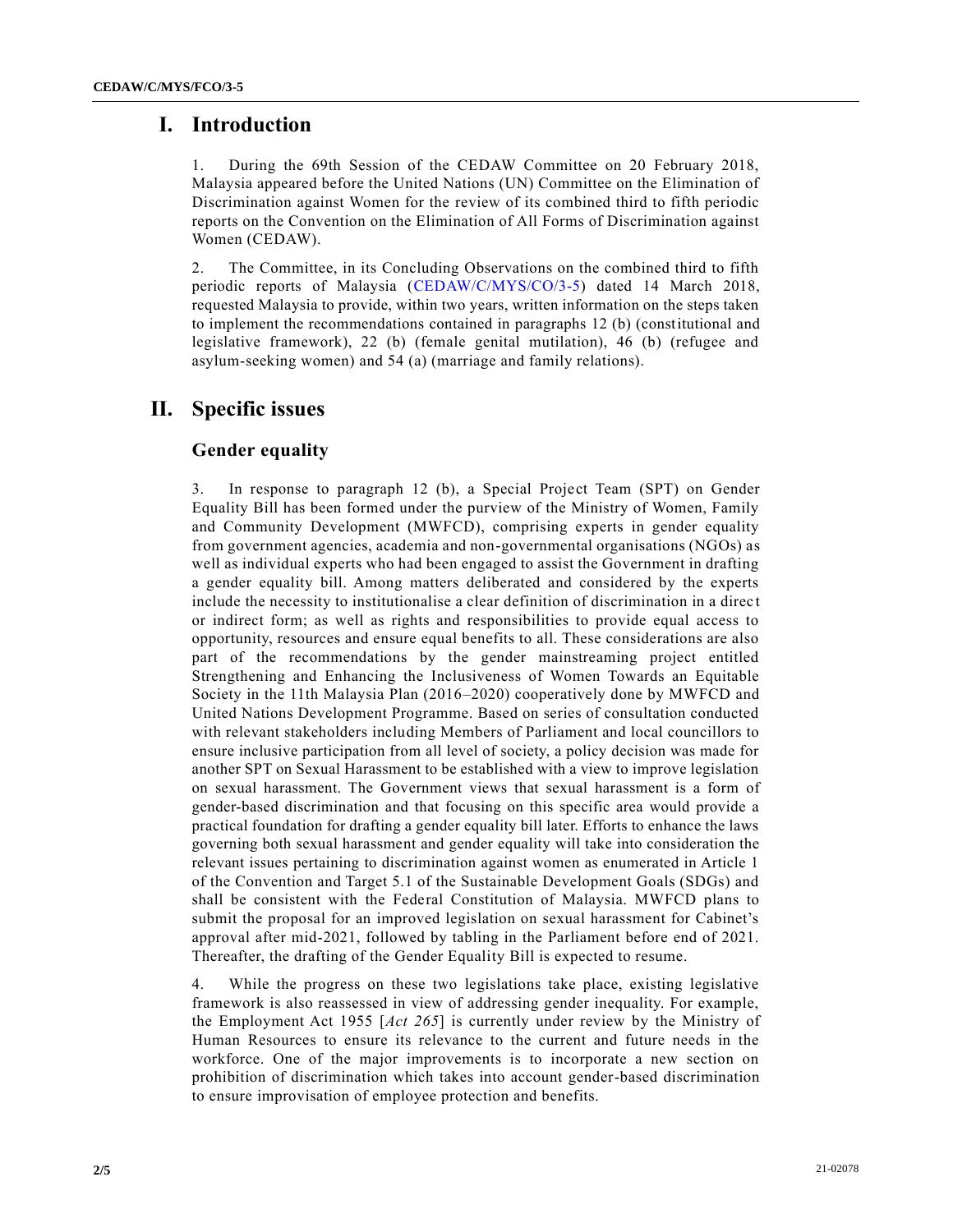### **Female genital mutilation**

5. In furtherance of the recommendation in paragraph 22 (b), the Government has actively conducted various engagements on female circumcision through constructive dialogues among government agencies, religious authorities, civil society organisations, medical experts and professionals as well as academicians since 2018. These engagements have involved the leadership at ministerial level, demonstrating the Government's commitment in addressing the matter. In principle, it was understood that the *fatwa* on this matter falls under the purview of the States and thus, should be respected in accordance with Article 74(2) and Item 1, List II of the Ninth Schedule of the Federal Constitution.

6. Each State in Malaysia has its own laws under the Syariah law system including the establishment of the State's *Fatwa* Committee. The Conference of the *Fatwa* Committee of the National Council for Islamic Affairs is not issuing a *fatwa*, but provides opinion on any issues relating to Islamic law referred to it.

7. In April 2009, the Conference of the National Council for Islamic Affairs issued an opinion that female circumcision is part of Islamic teachings and should be observed by Muslims except when the procedure is deemed harmful, it should be avoided. The opinion issued by the Conference is not binding. Only a *fatwa* issued by the *Fatwa* Committees at the States' level and published in official *Gazette* will be binding upon Muslims in respective States in Malaysia. The Government wishes to update the Committee that, to date, no such *fatwa* on female circumcision has been issued by the *Fatwa* Committees at the States' level and published in the official *Gazette* of the States.

8. Despite the foregoing, MWFCD has continuously conducted in-depth discussions, consultations and engagements with the Department of Islamic Development Malaysia (JAKIM) and the relevant stakeholders, in line with the Federal Constitution, to bridge the gap and understanding on this matter.

#### **Asylum-seeking women and refugees**

9. In response to the recommendation in paragraph 46 (b), the Government reiterates that even though Malaysia is not a State Party to the United Nations Convention relating to the Status of Refugees 1951 (Refugees Convention) as well as the 1967 Protocol Relating to the Status of Refugees (Refugees Protocol), the Government has adopted a national administrative measures through the National Security Council Directive to manage and provide temporary refuge to refugees and asylum seekers on humanitarian grounds, and has continued to cooperate with the United Nations High Commissioner for Refugees (UNHCR) to manage these groups of persons.

10. The refugees holding a UNHCR card are entitled to 50 per cent subsidised medical treatment in government hospitals and clinics and access to education for children in Alternative Learning Centres (ALCs) operated by various NGOs.

11. During the COVID-19 outbreak, the Government has been coordinating closely with UNHCR and NGOs to reach out to all refugee and asylum-seeking communities in neighbourhoods across the country, to ensure that they are included in the national response measures, especially to prevent infection from spreading among the communities. Malaysia has also taken an important decision to provide free testing and treatment for refugees and asylum seekers with COVID-19 symptoms, with the assurance that they will not face arrest for Immigration offences during the screening period.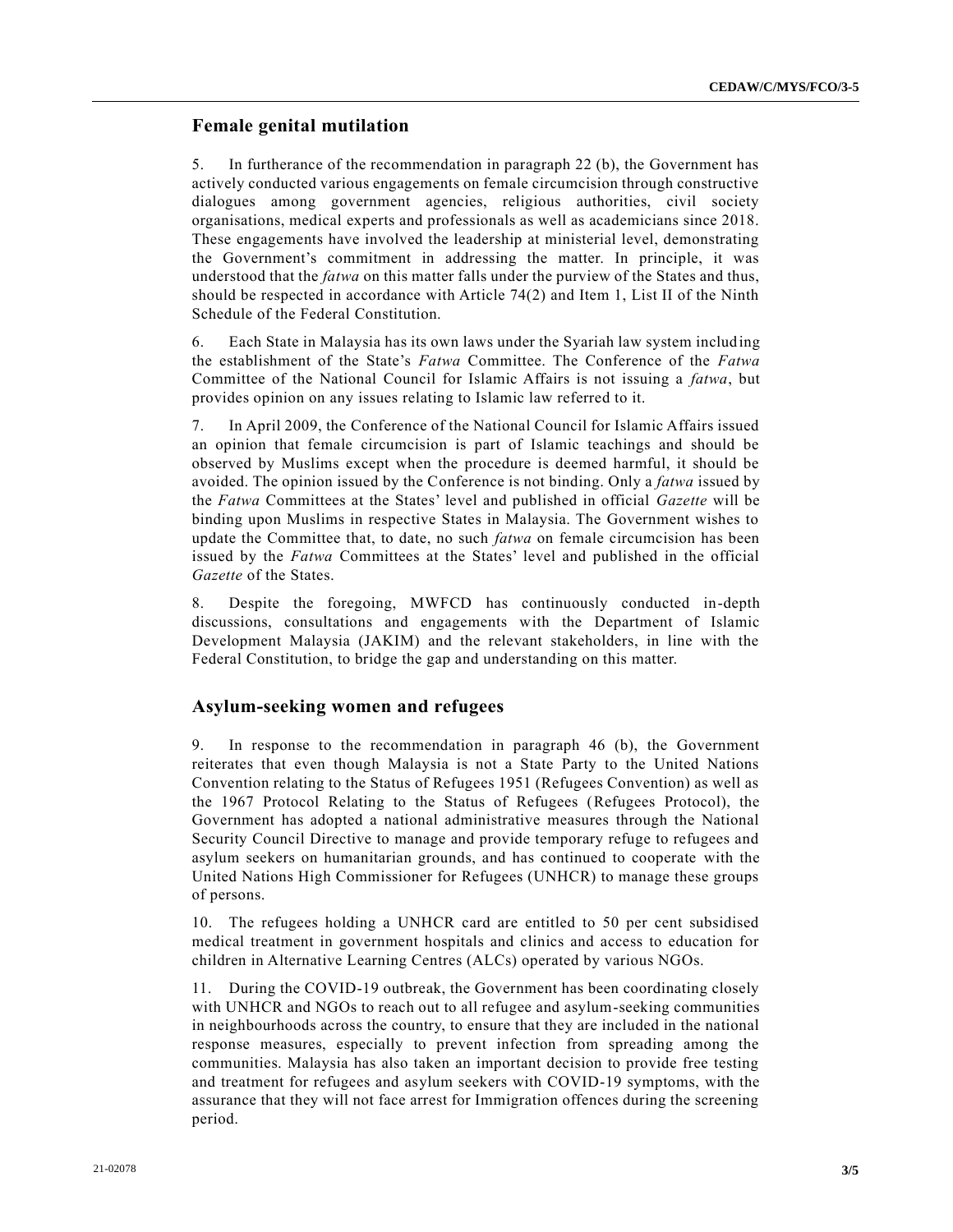12. Malaysia has also cooperated with the Qatari Government through the Qatar Fund for Development (QFFD) that supports humanitarian relief around the world. In December 2019, QFFD Clinic, a humanitarian clinic was launched through collaboration with three leading medical NGOs namely Mercy Malaysia, Islamic Medical Association of Malaysia (IMARET) and Malaysia Relief Agency (MRA). This three-year project has benefited around 180,000 refugees in the country. The maiden clinic in Ampang, Kuala Lumpur has provided basic medical treatments and vaccination to child refugees with a minimal charge of RM10.00 for every visitation which includes consultation, treatment and medicine.

13. Generally, Malaysia has integrated the specific needs of women, girls and children in its management of refugees. For example, children below the age of 12 would be placed together with their mothers and all women and men are separated in their respective shelters. Pregnant women are also given the access to essential pre and post-natal care.

14. Malaysia has the right to decide as a matter of its national policy to determine the applicability of the principle of *non-refoulement* in particular domestic law. The national policy is made pursuant to Malaysia's domestic laws, and all relevant measures have taken into account its sovereign responsibility within its own territory as recognized by international law and this include protecting national security, public order, morals, rights and freedom of Malaysian citizens as well as non-citizens.

#### **Marriage and family relations**

15. In response to the recommendation in paragraph 54 (a), Malaysia remains committed to protect women against violation of their human rights in all family and marriage matters. The judgment of the Federal Court in the case of *Indira Gandhi a/p Mutho v Pengarah Jabatan Agama Islam Perak & Ors and Other Appeals* [2018] 1 MLJ 545 reflects that all women in Malaysia enjoy equal rights and equal access to justice irrespective of their religion, ethnic identity or community. It is pertinent to highlight that the judgment is not about enabling the court to review all decisions and provisions of the Syariah law system. In this case, the Federal Court had allowed an application for judicial review of the actions of the Registrar of Muallafs in exercising a statutory function as a public authority in issuing the Certificates of Conversion (Certificates) of the Applicant's children, on the basis that the Certificates were *ultra vires*, contrary to, or inconsistent with certain provisions in the relevant laws or the Federal Constitution.

16. The Federal Court held that the jurisdiction to review the actions of public authorities, and the interpretation of the relevant state or federal legislation as well as the Federal Constitution, lie squarely within the jurisdiction of the civil courts.

17. The Federal Court also concluded that the consent of both the Appellant, non-converting spouse and her husband who has converted to Islam, are required before a Certificate of Conversion to Islam can be issued in respect of the children. Hence, the Certificates are void and shall be set aside as they had been issued without the Appellant's consent, thus, contravening Article 12(4) of the Federal Constitution and sections 5 and 11 of the Guardianship of Infants Act 1961 [*Act 351*].

18. Malaysia has also taken legal measures to further enhance safeguards against violations of women's human rights in family and marriage matters via the latest amendments to the Law Reform (Marriage and Divorce) Act 1976 [*Act 164*] which came into operation on 15 December 2018. The aim of the latest amendments to Act 164 is to ensure that the rights of spouses whose marriages were solemnised under the civil law are protected despite the conversion to Islam by one spouse.